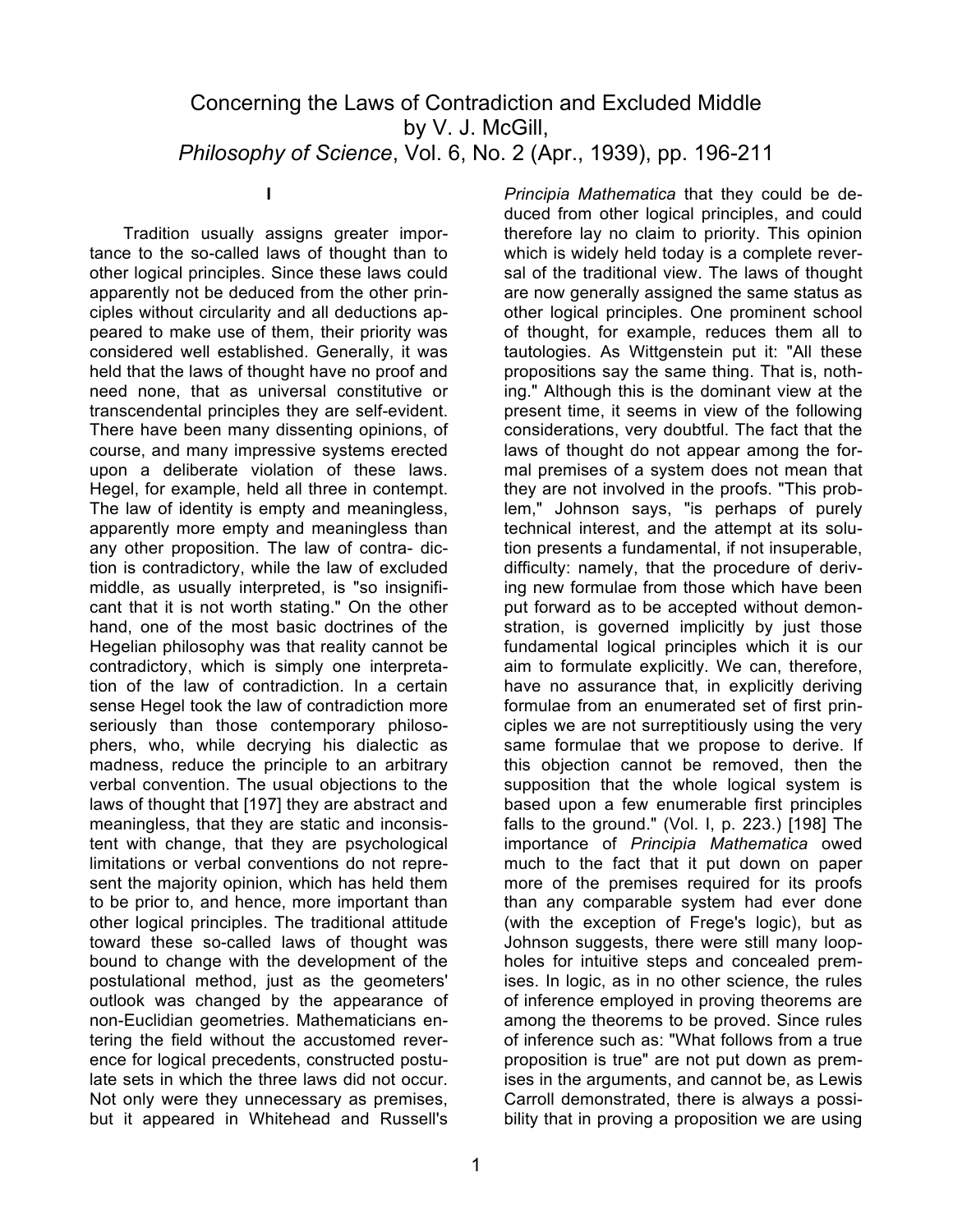the same principle, or one logically dependent upon it, as a rule of inference. Thus the rule of inference, "What follows from a true proposition is true", is used to prove the theorem, \*3.35, which is the same thing in symbolic form. In general, the rule of inference insures the assertion of non-self-contradictory propositions. If what followed from a true proposition were ever a false proposition, then selfcontradictory propositions would occur in the system. The rules of substitution, which are not explicitly stated in *Principia Mathematica*, also open up the possibility of this kind of circularity in the proofs. For example, if a proposition p occurs more than once in a proposition we are proving, we are allowed to substitute  $\sim p$  for every occurrence of p. But we are not permitted to substitute  $\neg p$  in one place unless we also substitute  $\neg p$  in every other place in which p occurs. Thus, in  $p = p$  (p is materially equivalent to p) we can substitute  $\neg p$  for p in both places but not in one place only, for in that case we should have  $p = \sim p$ , which contradicts the definition of equivalence. It is clear that the rules of substitution serve to exclude violations of the law of contradiction and the law of excluded middle as well. The rule of inference, likewise, not only enables us to drop our premises but to exclude self-contradictory propositions. Definitions in *Principia Mathematica* also merit close attention since, as the authors themselves point out, they often convey more important information than is contained in the theorems. [199] "A definition," Russell says, "is concerned wholly with the symbols, and not with what they symbolize. Moreover, it is not true or false, being the expression of a volition, not a proposition. (For this reason definitions are not preceded by the assertion sign.) Theoretically, it is unnecessary ever to give a definition: we might always use the definiens instead, and thus wholly dispense with the definiendum." (*Principia Mathematica*, vol. I, First Edition, p. I2.) He also remarks that he does not need to define definition or to introduce it as a primitive idea because definitions are "no part of our subject, but are, strictly speaking, mere typographical conveniences." Three comments can be made at this point. First, since definitions convey information and give clarity and definiteness to expressions, as Russell claims, they would seem to make an assertion; and thus to be true or false. Russell

seems to conclude that because they do not make assertion about the subject matter, i.e., elementary propositions, they do not make assertions at all. It is more reasonable to suppose with G. E. Moore that what they assert is that in *Principia Mathematica* a certain expression, the definiendum, will be used as short for another, more analytical expression, the definiens. In this sense the definition is true if the authors are consistent. Russell's assertion that definitions are mere typographical conveniences and that the avoidance of cumbersome expressions and complications is their only service is also, of course, very doubtful, in view of the fact that the transition to all new topics is effected by definitions. Instead of starting off on a new subject with new axioms, as Peano does in his articles in the *Formulaire de mathematiques*, Russell begins with definitions. This procedure, while very useful, leaves open the possibility that new axioms are being introduced in the guise of definitions, and that *Principia Mathematica* contains more primitive propositions than the authors believe. A definition is merely verbal, Russell says, and no part of the subject, and yet, by means of the theorem,  $\vert \cdot \rho \supset \rho$ , any definition can be transformed into an equivalence, into an asserted proposition of the system, into a proposition not about words, but about things. Definitions are often of crucial importance. Without the definition [200] of conjunction,  $p \cdot q = \sim (p \vee q)$  Df., which is one form of DeMorgan's principle, Whitehead and Russell's deduction of the law of contradiction from the law of excluded middle could not have been accomplished, nor could their system have retained the same degree of duality and completeness. It will be seen in what follows that the definition of conjunction, like the definition of material implication, leads to important paradoxes, which is another indication that the definitions of *Principia Mathematica* are not mere typographical conveniences unrelated to the subject, and that they are not as innocent as Russell claims. These considerations are not new, but they are seldom, I think, applied to the point at issue. Taken together they are sufficient to disprove the notion that the laws of thought can without circularity be deduced from other principles. At the same time, they argue for the priority of the laws of thought. An examination of the truth-table method of proving propositions of *Principia*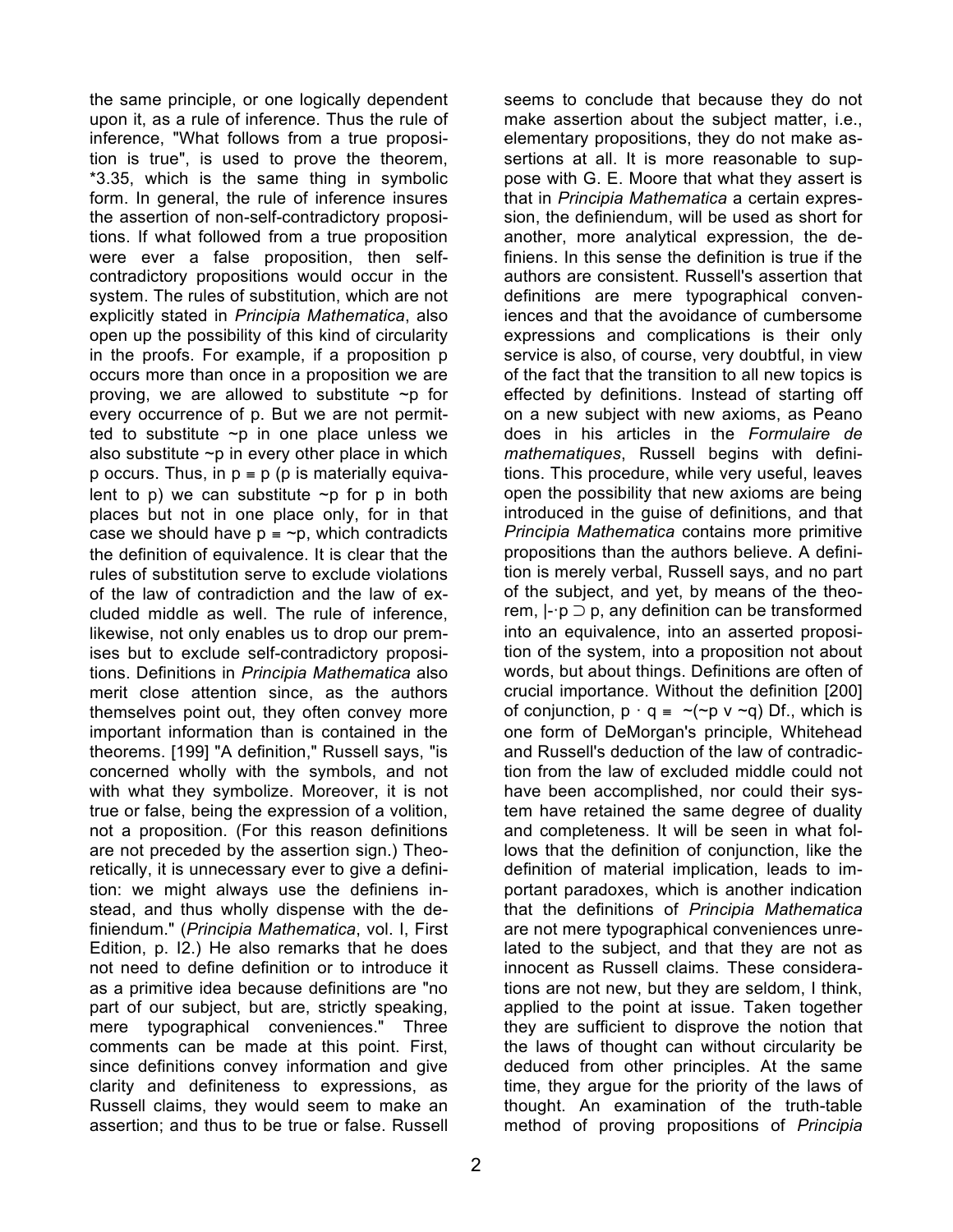*Mathematica* reinforces this conclusion. Those acquainted with the writings of Post, Wittgenstein and others who have followed this method will understand that the various logical constants such as implication, disjunction, etc. may be defined in terms of the truth possibilities which they allow. Implication can be defined as holding for every pair of propositions, p q, except when p is true and q false, disjunction, when they are not both false, while conjunction only holds when p and q are both true. With the logical constants defined in terms of true and false possibilities, we can test the truth of all of the elementary propositions. When the truth tables are set up, however, two meta-logical principles universally govern the possibilities. One prevents the same proposition p from having both a true and a false sign in its several occurrences and the propositions p and ~p, when they occur in the same proposition, from having the same sign. The other insures that every proposition has a sign, either true or false. The first principle, of course, is the law of contradiction, while the second is the law of excluded middle. Both are necessary for the proving of the elementary propositions of *Principia Mathematica* by the truthtable method. This is [201] rendered even clearer by the example of the law of contradiction itself. The law is proved in *Principia Mathematica* by the law of excluded middle, De Morgan's principle and "Identity", and many readers may not realize that another unstated principle is involved, namely, the law of contradiction itself. When the truth-table method of proof is used, however, everyone can see. Only when the possibility of p and  $\neg p$  having the same truth value is excluded, can the conclusion,  $\sim$ (p and  $\sim$ p), be demonstrated. Here, in other words, the law of contradiction is used to prove itself. That a kind of circularity is also involved in the Principia proof of the law of contradiction was argued above on the basis of general considerations. First, there is the fact that the rule of inference is used to exclude self-contradictory propositions, and to include consistent ones. This principle is involved in the proof of the law of contradiction. Secondly, the proof makes use of another principle. If p occurs more than once in a proposition (which is the case with almost all of the elementary propositions of *Principia*) the same substitutions must be made in each case. The rule

employed here is a variant of the law of contradiction. It seems fairly clear that the sense in which the law of contradiction and the law of excluded middle can be deduced in contemporary logic from other logical principles is a very technical one. The rules of inference, substitution, the definitions, and the truth-table proofs all furnish evidence. In the truth-table proofs of the two-value logics, for example, the laws of contradiction and excluded middle are always employed, and few others are needed. If one were to prove that these two principles have no priority or special importance, it would be necessary to set up a two-value logic in which they are not prior, either formally or informally. This, it seems to me, impossible to do. In the truthtables it would always be necessary to allow p in its various occurrences only one value, or sign, and to rule that  $p$  and  $\neg p$  have different values and that all elements have some value or other. The laws of contradiction and excluded middle would be necessary here and no other principles by themselves would serve the purpose. This seems to imply that these two laws are prior and more important. It is therefore difficult [202] to understand why Cohen and Nagel say that "Even if other principles of logic could be derived from the traditional three, that would not make these more important, or more certain, than any of the others." (*Logic and Scientific Method*, p. 182.) "Importance" is a relative term. In relation to deductive systems, one would suppose "importance" could only mean priority or deductive power.

## **II**

Closely bound up with the theory that the laws of thought are prior to the other principles is the much disputed question of their dependence or independence *inter se*. Aristotle,<sup>1</sup> and many others put the law of contradiction and the law of excluded middle in a single formula, p or not-p, disjunction being understood in its exclusive sense. So interpreted, this formula states that p and  $\neg p$  are not both true and are not both false, and accordingly, states the law of contradiction as well as the law of excluded middle. Yet it would seem easy enough to distinguish between them, and Aristotle and most of his followers have held not only that the two

 <sup>1</sup> *Categoriae* 10, 13a, 37.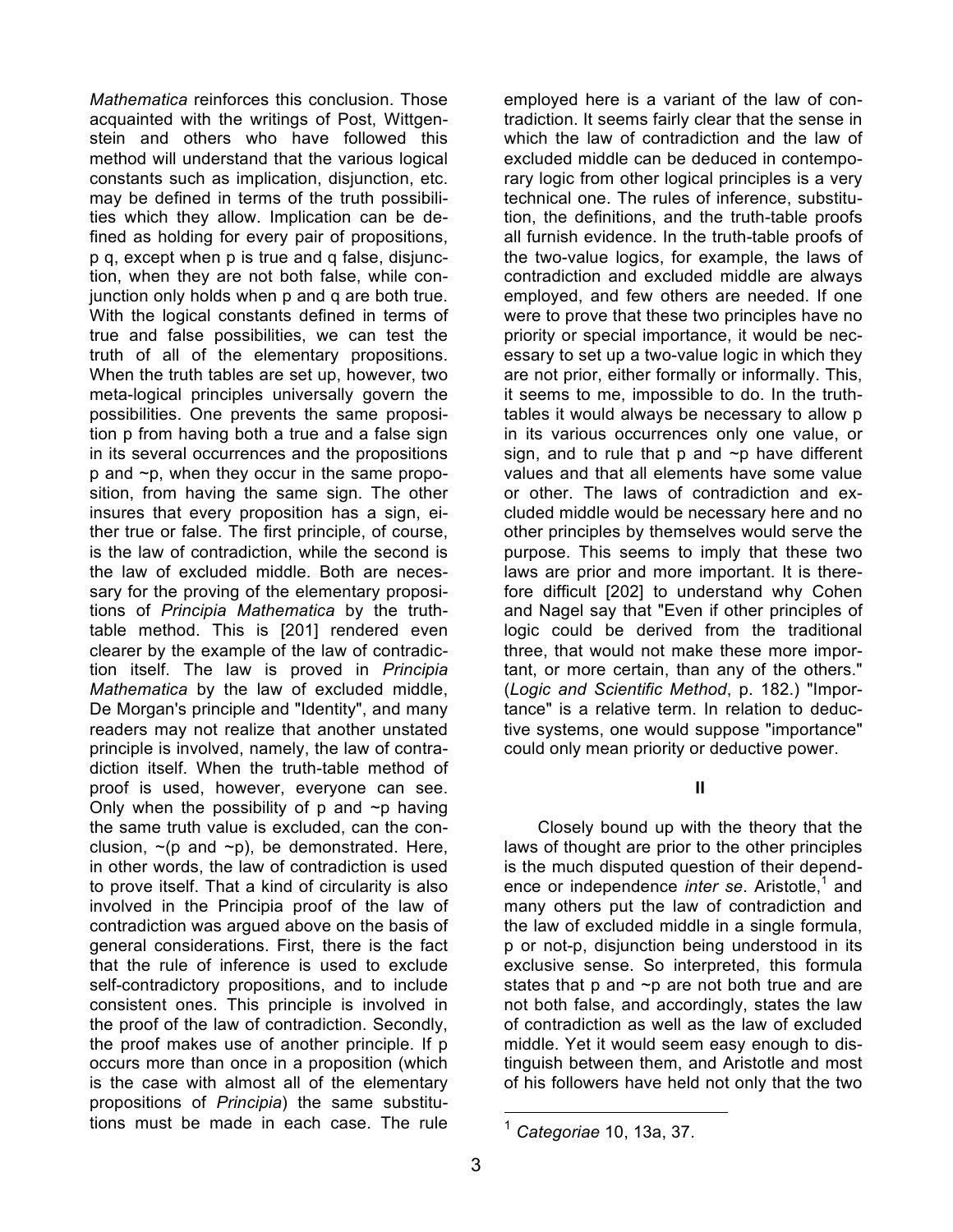laws are distinct but that they are independent, that neither implies the other. In modern twovalue systems, on the other hand, the one is regularly de- rived from the other and definitions, axioms or rules of substitution, are adopted which make it impossible to assert the one without implying the other. Thus in the Boole-Schröder logic the law of excluded middle follows directly from the law of contradiction with the help of De Morgan's principle and the same is true in Lewis and Langford's version of the system of material implication (*Symbolic Logic*, p. 136) and in Lewis's system of strict implication, where the same proof is used. In *Principia Mathematica* itself, the procedure is different. Since disjunction, rather than conjunction, is taken as primitive, the order of the laws is reversed and the law of excluded middle is used to prove the law of contradiction. Likewise, since  $\sim$  p in a proposition cannot be replaced by p, the proof is also longer, and involves many more assumptions. It involves at least the following: The [203] definitions of implication and conjunction and the rule of inference, the procedure of substitutions and three primitive propositions (\*I.2, \*I.3, \*I.6). If, however,  $\sim$  p can be replaced by p, the one law follows from the other directly by means of De Morgan's principle. Thus in Boolean algebra or Lewis and Langford's version of the system of material implication, the law of excluded middle follows directly from the law of contra- diction with the help of De Morgan's principle, the principle of double negation being assumed in the procedure of substitution. Whether disjunction, conjunction or even Sheffer's stroke function is taken as primitive in a given system, is optional and whether the principle of double negation is used in the substitutions or not, is a matter of convenience. The important thing is that, if the usual assumptions are made, the law of contradiction and the law of excluded middle are equivalent. That is, either both are true or both are false. There is, of course, nothing surprising in the fact that two theorems in the systems we are discussing should be equivalent. Any two theorems of the first section of *Principia Mathematica*, for example, are equivalent. What is surprising is that precisely these two theorems, the law of contradiction and the law of excluded middle, should be equivalent, for an important body of opinion from Aristotle on has held that they are independent, and, more particularly, that the law of contradiction can be asserted without asserting the law of excluded middle while the latter can be denied without denying the former. Thus in the *Metaphysics* (Γ, 3), Aristotle describes the law of contradiction as "the most certain of all principles," "a principle which every one must have who understands anything that is" and "which every one must know who knows anything." His attitude toward the law of excluded middle is very different. Although in the *Metaphysics* (Γ, 7) he apparently wants to prove the law of excluded middle from the definitions of true and false, assuming, of course, the law of contradiction, in another place (*De Interpretatione*, Ch. 9, 19a) he argues that the law of excluded middle does not apply to judgments about the future. With respect to what is actual, the law holds good, but where indetermination enters, as in the case of things [204] in the future, it fails. "It is therefore plain," he says, "that it is not necessary that of an affirmation and denial one should be true and the other false (determinately). For in the case of that which exists potentially, but not actually, the rule which applies to that which exists actually does not hold good." This argument of Aristotle was revived some years ago by C. D. Broad in *Scientific Thought* and more recently by J. Lukasiewicz.<sup>2</sup> Its logical force does not concern us here.<sup>3</sup> What interests us in this connection is that Aristotle is ready to reject the universality of the law of excluded middle while asserting that the law of contradiction is the most fundamental and indubitable of all principles. For we have seen that if one law is asserted, the other must be asserted, unless of course, De Morgan's principle or the principle of double negation ( $\sim p \equiv p$ ) is rejected. But Aristotle, it is clear, accepted both these principles. Thus in *Metaphysics*, Ross Edition, (K. 1063b) he states that: "No intermediate between contraries can be predicated of one and the same

<sup>&</sup>lt;sup>2</sup> "Philosophische Bemerkungen zu mehrwertigen Systemen des Aussagenkalkuls" in *Comptes Rendus des Séances de la Société des Sciences et des Lettres Varsovie*, Classe III, Vol. xxiii, 1930. Fascicule 1-3, pp. 51-77.

See "On Mr. Broad's Theory of Time" by R. M. Blake, Mind (1925) for a discussion of Broad's view, and "Are Some Propositions Neither True Nor False?" by Charles A. Baylis *Philosophy of Science* (April, 1936) for a criticism of Lukasiewicz.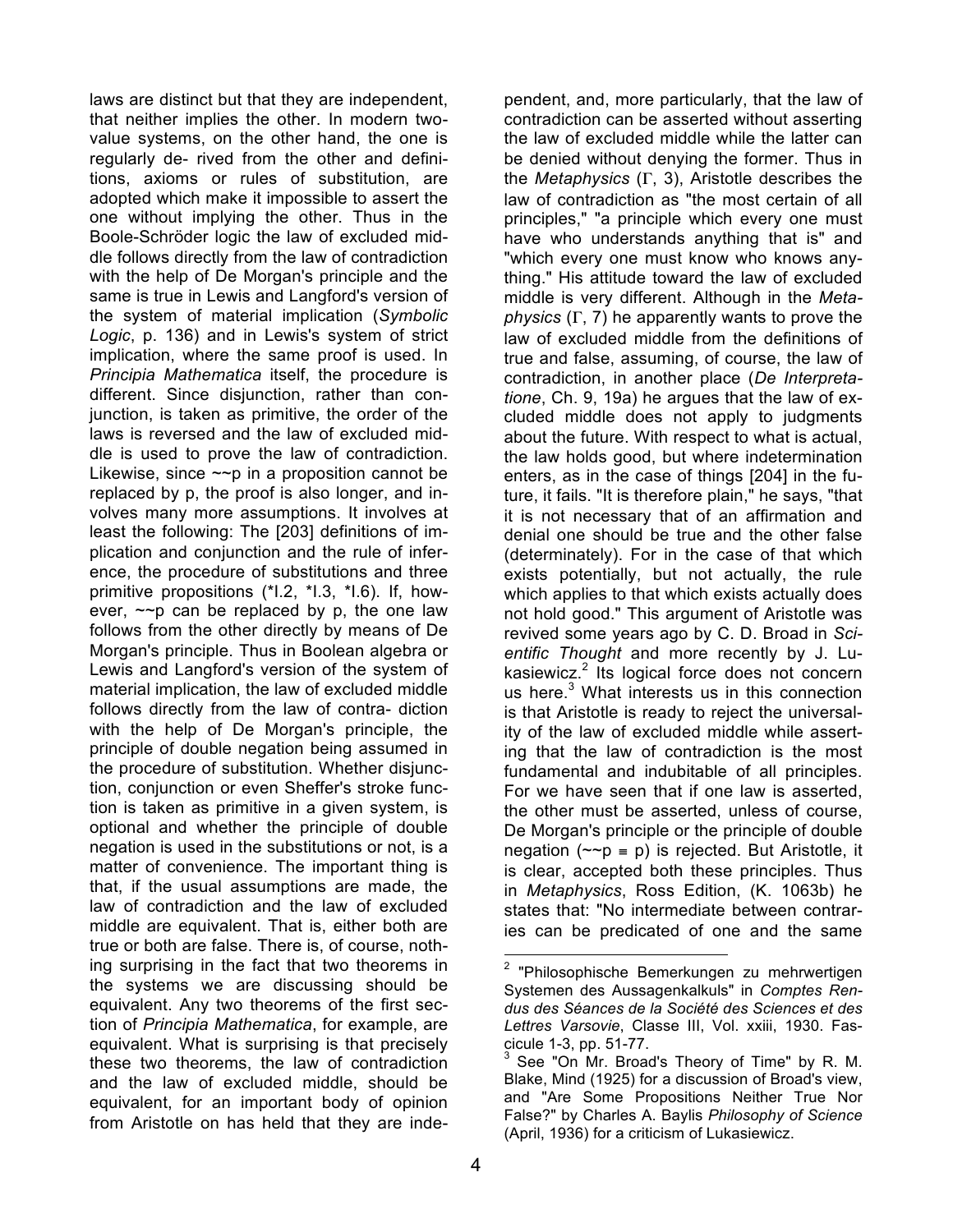subject, of which one of the contraries is predicated. It the subject is white we shall be wrong in saying it is neither black nor white, for then it follows that it is and is not white; for the second of the two terms we have put together (black and white) is true of it, and this is the contradictory of white." What Aristotle says here is that if x is white (w) and x is not (black or white) then x is white and not white. This only follows, however, if x is  $\sim$ (b or w) implies x is ( $\sim$ b and ~w). In other words, the argument assumes a variation of De Morgan's principle:  $\sim$ (b or w) =  $\neg$ b and  $\neg$ w. Although De Morgan's principle was not explicitly stated until the nineteenth century, it was utilized long before. When Aristotle and Leibniz state that  $p$  or  $\neg p$  (where disjunction is taken in the exclusive sense) [205] states the law of contradiction as well as the law of excluded middle, he is assuming De Morgan's principle. Likewise, in the course of the long controversy between the upholders of exclusive disjunction and the defenders of nonexclusive disjunction, the latter naturally maintained that p or q is true except when both p and q are false, while the former contended that p or q is true except when p and q are both false or both true. In general it appears that "neither A nor B" admits of two interpretations, namely: "not (A or B)" and "(not A and not B)". Common language passes from the one to the other with- out a pause, and accepts De Morgan's principle in this form automatically. The acceptance of the principle of double negation is also natural and inevitable. Both principles are intuitively certain, and also required for a form of duality characteristic of modern logical systems. If either is omitted drastic alterations in logical systems would be necessary. Yet if both are retained, and the usual assumptions are made, the law of contradiction and the law of excluded middle are obviously equivalent, a thing which most logicians, from Aristotle on, have denied at least by implication. If the principle of double negation is taken in its usual form,  $\sim p = p$ , the whole matter, as we have seen, is much simplified. In this case, the law of contradiction and the law of excluded middle are equivalent if only De Morgan's principle and double negation are granted. In either case the denial of the law involves the denial of the other. But many of the people who are prepared to eliminate the law of excluded middle (or to restrict

its generality) have no idea of abandoning the law of contradiction or double negation, and have no objection, so far as I know, to the very obvious principle of De Morgan. On the contrary. They cling to the law of contradiction as tenaciously as the rest of us, and no general interest is evoked by the idea of creating a system which would dispense with it. They see advantages in excluding the one law, but not the other. The enemies of the law of excluded middle hail from different disciplines and employ different arguments. There are those who argue that classifications in the social sciences which violate [206] the law of excluded middle are often more useful than those which do not (Dewey); there are the mathematicians in the circle of Brouwer, who contend that the best way to avoid the paradoxes of Mengenlehre is to restrict this law; and finally, there are the philosophers, such as Broad, who think the law stands in the way of any adequate explanation of the fact of change. None of them show any tendency to question the law of contradiction. Yet, as we have seen, the two laws stand or fall together if the customary assumptions are made. The dialecticians, on the other hand, in so far as they deny both laws, and not merely one, would appear to be in a better position. It may be, of course, that our intuition that the two laws are logically independent is erroneous, that they are, in fact, (materially) equivalent. When one adopts this alternative one is caught on one horn of the dilemma. If the two laws are equivalent, the violation of one involves the violation of the other. The assertion that a certain man is neither bald nor non-bald implies that he is both. Aristotle's plausible (if false) contention that judgments about the future are neither true or false entails the dubious proposition that judgments about the future are *both* true and false. Broad, E. T. Bell and others, who find the rejection of the law of excluded middle possible and attractive, are thus obliged if our argument is correct, to reject the law of contradiction as well, a result which neither would welcome. In the same way the contention that certain propositions such as: "All numbers of the form  $2^{2n+9}$  + 1 are factorable" are neither true nor false implies, given the common assumptions, that all propositions of the kind are both true and false. This is one horn of the dilemma. If the law of excluded middle and the law of contradiction are equiva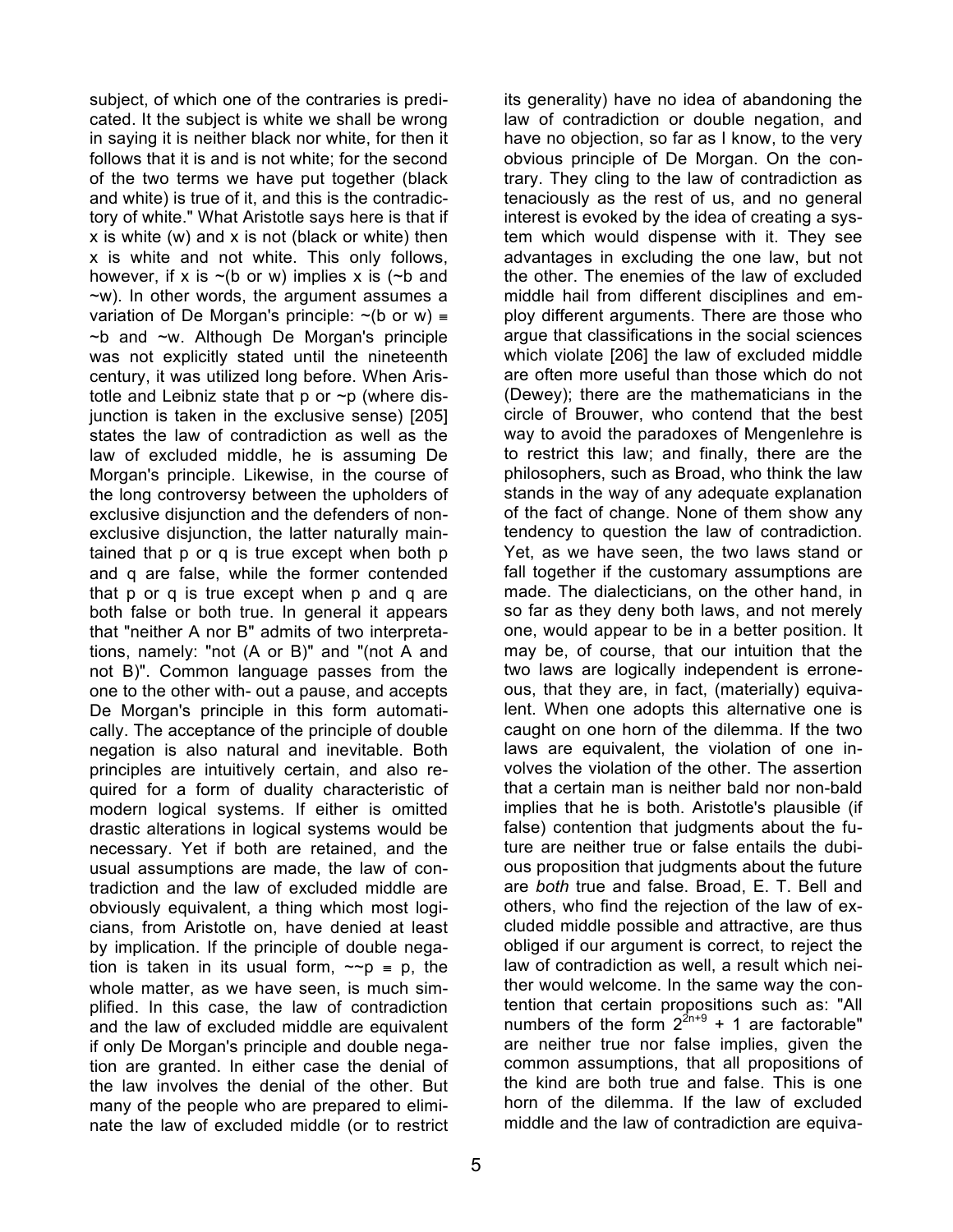lent in any system, inadmissible consequences follow. The other horn of the dilemma is reached if the other course is taken, if the equivalence is denied. In this case, as we have seen, a contradiction develops. Just as Aristotle became involved in a contradiction in so far as he restricted the law of excluded middle (while upholding the law of contradiction and assuming De Morgan's principle and  $\sim p = p$ , so modern logicians and philosophers, if they make the same assumptions, are in the same position. The only way [207] out of this contradiction would appear to be the elaboration of a workable system of logic in which the law of contradiction is retained, while law of excluded middle, and either De Morgan's or  $\sim p = p$  or some alternative principles, is omitted. It might appear that in *Principia Mathematica* the simple omission of one of the three primitive propositions mentioned above (\*I.2, \*I.3, \*I.6) would remove the paradox, since in this case p ⊃ p could not be proved. But the prospects are not encouraging. If  $p \supset p$  could not be proved, some other way would have to be found for making use of the definitions, and this would involve great changes. It would be interesting, however, to have such a system developed. The paradox we have been discussing could be discovered, I think, in most of the logic since Aristotle. It becomes clearer in modern formal systems. In *Principia Mathematica* it has the same status as the paradoxes of implication, such as, for example, the theorem that a false proposition implies all propositions. It does not arise from the formal system itself, but from the formal system in relation to our common understanding and employment of logical operations. The question now arises whether three-value and multi-value logics do not resolve the paradox. For it is commonly held that there are multi-value logics which assert the law of contradiction and omit the law of excluded middle. If this were so, it would meet the requirements, since the paradox would not appear in a system in which the law of contradiction did not imply the law of excluded middle. Unfortunately, it is extremely doubtful that such a system exists. In the Lukasiewicz-Tarski three-value system, for example, the law of excluded middle does not hold, but neither does the law of contradiction. Both are doubtful (2) when both  $p$  and  $\neg p$  are doubtful (2). Far from resolving the paradox, this threevalue system of Lukasiewicz-Tarski seems to add weight to the contention that the two laws, when the usual assumptions are made, are inextricable. In order to retain De Morgan's principle, double negation and other needed propositions, negation, disjunction and conjunction are so defined as to exclude not only the law of excluded middle, but also the law of contradiction. Strictly speaking, of course, it is not these two laws but rather their analogues which fail in the three-value logic. [208] It would be more correct (but also more cumbersome) to speak of the "analogues" of the principles of the two value logic holding or failing in the three-value logic. The Heyting logic<sup>4</sup>, which gives formal expression to the ideas of Brouwer, appears to come much closer to solving our paradox. For in this system the analogue of the law of contradiction can be proved, while the analogue of the law of excluded middle cannot. It is interesting to observe, however, that this result is only achieved by abandoning the principle of double negation (or rather, its analogue) with the consequence that new paradoxes arise. For example, the system disqualifies not only some, but all indirect proofs, even the common proofs of plane geometry. (Moreover, there are complications. The Heyting logic needs an unusually long list of primitive propositions, each logical con- stant must be introduced as a separate primitive idea, and the duality which distinguishes modern logical systems, is much reduced.) Since the truth-value interpretation of Heyting's system leads to paradoxes and there are other interesting interpretations of it which do not, the propriety of this interpretation could be questioned. When it is also remembered that the laws of two-value logic do not occur in Heyting's system, but only their analogues, it appears impossible to hold that this system excludes the law of excluded middle while retaining the law of contradiction. We are therefore obliged to conclude that in no system with

<sup>&</sup>lt;sup>4</sup> A. Heyting, "Die formalen Regeln der intuitionistischen Logik," *Sitzungsberichte der Preussischen Akademie der Wissenschaften, Physikalish-mathematische Klasse*, I930, pp. 47-58. Also see Orrin Frink's interesting discussion, "New Algebras of Logic," *American Mathematical Monthly*, Vol. XLV, No. 4, April, I938.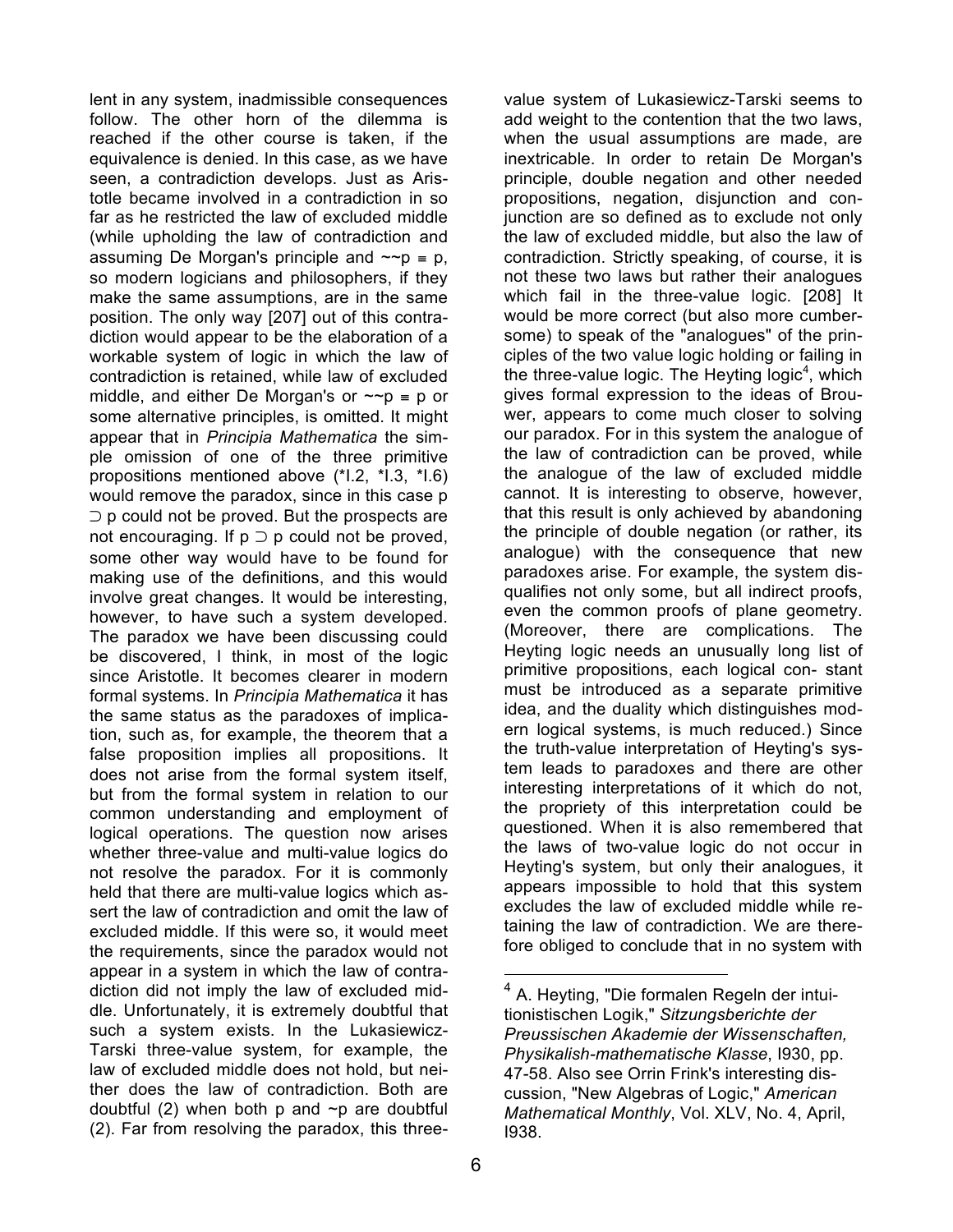which we are acquainted are the two laws independent. In every logic in which the law of contradiction occurs the law of excluded middle is also asserted, while the denial of the latter involves the denial of the former. But, as we have seen, this conclusion contradicts the common view.

**III**

The equivalence of the law of contradiction and the law of excluded middle (assuming De Morgan's principle and  $\sim p$  = p [209] is of some interest in relation to the dialectic. If these laws are equivalent the restriction of one is as reasonable as the restriction of the other, and dialecticians can scarcely be blamed for rejecting not one, but both. Indeed if one is denied, the other must be denied. It follows, if our reasoning is correct, that the present philosophers and logicians who are ready to restrict the law of excluded middle must be prepared to restrict the law of contradiction as well, or to work out a new system which evades the paradox. The question whether the law of excluded middle applies universally seems to depend upon the question whether dichotomies occur universally in the world. The law is valid when, and only when, it is possible to find a mathematical point dividing a process of change into a and non-a, or to make a Dedikind cut dividing the continuum into two segments a and b such that every element or phase in a is less with respect to the quality which is changing than any element in b and every element or phase of b is greater in the same sense than any element of a. That dichotomies or Dedikind cuts are to be found everywhere in society and nature has been questioned or denied by many writers, and there is perhaps no need to repeat their arguments and instances. Professor Dewey in his recent Logic puts the position very strongly: "The notion that propositions are or can be, in and of themselves, such that the principle of excluded middle directly applies is probably the source of more fallacious reasoning in philosophical discourse and in moral and social inquiries than any other one sort of fallacy ... An example sometimes put forward to show the meaninglessness of the principle of excluded middle is its inapplicability to existences in process of transition. Since all existences are

7

in process of change it is concluded that the principle is totally inapplicable. For example, of water that is freezing and of ice that is melting, it cannot be said that water is either solid or liquid. To avoid this difficulty by saying that it is either solid, liquid or in a transitional state, is to beg the question at issue: namely, determination of the transitional intermediate state. The objection is wholly sound on any other ground than that the canon expresses a condition to be satisfied." The law of excluded middle, on this interpretation, is not an ontological principle but only heuristic. Since we cannot know [210] in advance of inquiry that any two propositions, p and  $\neg p$ , contradict each other, we cannot know in advance that the law of excluded middle holds for all propositions. And for the same reason we cannot know in advance that the law of contradiction holds for all propositions Professor Dewey concludes accordingly that it is also impossible to interpret the law of contradiction ontologically. This is what the argument in this paper would lead us to expect. If the two laws are equivalent, granted the usual assumptions, then the one could not lose ontological status without the other losing it too. The status of the two laws would appear to be the same. Both are used as heuristic principles. Both specify conditions to be satisfied, and both are sometimes satisfied and sometimes, not. Indeed, if our contention is correct, the conditions which satisfy one law, must also satisfy the other (i.e. when the usual assumptions are made). But it is precisely at this point that it becomes difficult to understand Professor Dewey's account. Although he recognizes instances in which the law of excluded middle does not apply, as, for example, the case of biological species, he fails to give examples where it does apply. Although he recognizes the relevance of the laws to the world, he appears to hold that the conditions they set up to be satisfied either cannot be satisfied, or have not up to date been satisfied, in any instance. It is also not clear what the status of the laws would be if the conditions they set up to be satisfied were satisfied in a given field. Would the laws restricted to this field remain mere guiding or heuristic principles, or would they not also describe and correspond with the facts of this field? One possible view of this matter would be that the laws of contradiction and excluded middle are satis